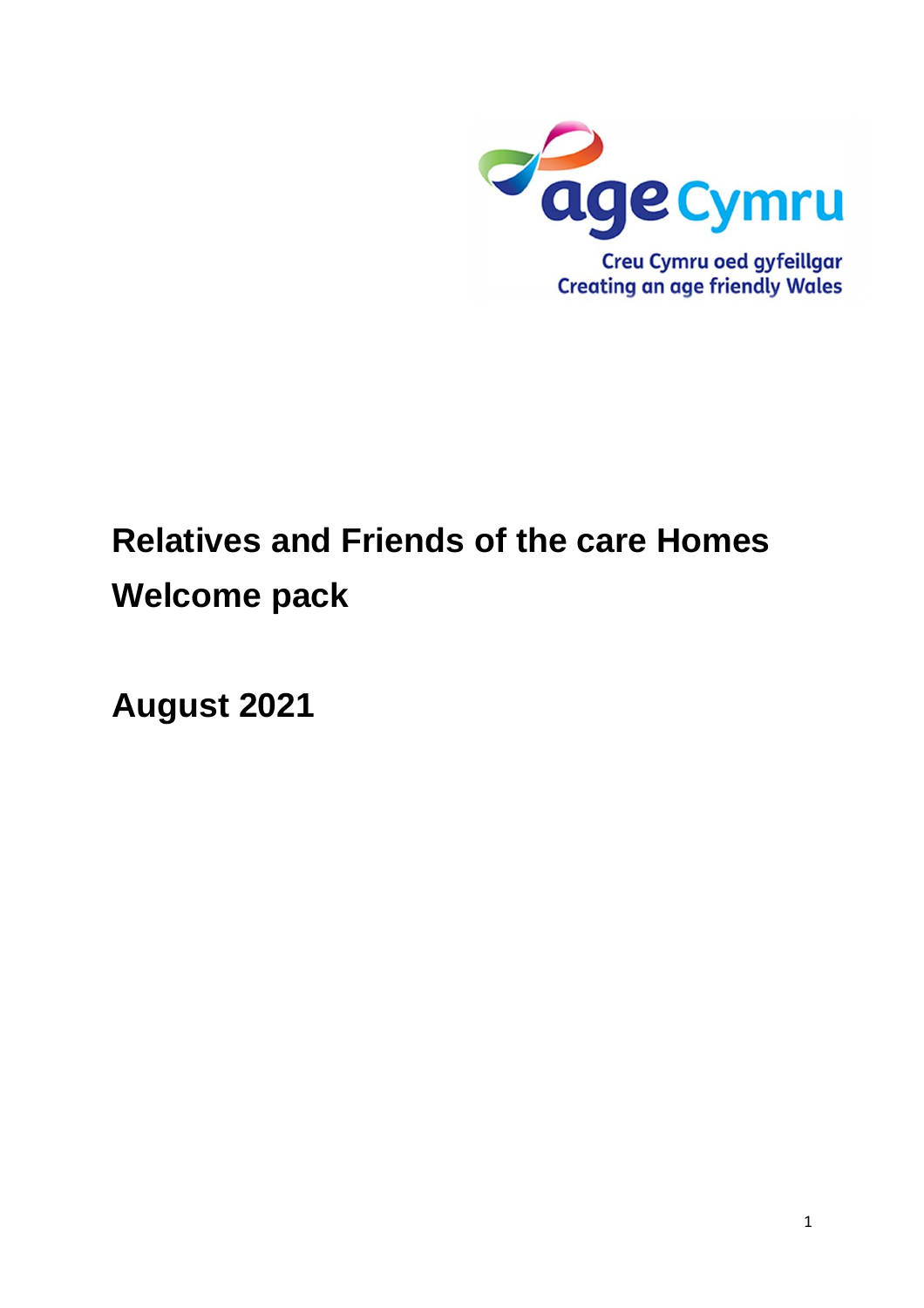## **Welcome**

Since March 2020, as the global pandemic took hold and the various lockdown restrictions and measures came into place, undoubtedly taking their toll on all of us But for care homes and their staff, the virus imposed continuous and often almost unbearable, multiple stressful pressures. Time – both the lack of it and the way it can hang heavily on any person who is isolated if they must be, has been highlighted and heightened by COVID19. Understandable anxieties, including the footfall from outside agencies and how to protect both residents and staff, have been a continual worry and challenge for care homes.

As residents' families, you have experienced physical and emotional separation from each other, a disconnection of relationships, love and support for a sustained amount of time – in most cases, well over a year. As families and relatives, you will have experienced a sudden void in your lives where the person used to be and all that went with loving and caring for them. Maintaining and enabling regular contact between you and your relative/s living in a care home is vital for theirs and your health and wellbeing.

We want to help you to restore your relationships. This project aims to help reconnect relationships between families, relatives and care home staff and support their ongoing growth, going forward.

The pandemic has focused attention on human engagement as a truly essential aspect of good care and wellbeing, sadly missing during the first national lockdown and onwards. All families, residents, staff and managers have struggled to cope with the emotional strain of separation and anxiety that has inevitably resulted.

With 1,077 care homes in Wales, a national approach was needed to help establish a safe volunteering framework for care homes that is supported by all stakeholders, delivers consistent high quality and records the positive impact on residents, relatives, staff and the volunteers themselves.

It's time-consuming and practically challenging for care homes to organise visits in a fair and effective way. Having available staff to manage socially-distanced family visiting or to support residents to connect via the telephone and the internet can be a challenge when care home staff have so many – and increased priorities and responsibilities.

This 2021 Welsh Government funded pilot project is a partnership between Age Cymru and WCVA, care homes and volunteers.

It's hoped that care homes like the one involved in the pilot you visit, will be wellsupported by volunteers and you. We also hope it can be sustained in the longer term beyond COVID, for everyone's mutual benefit by invigorating the relationships between the care home management, staff and you and your family. We hope the project will help to promote a culture of greater openness and bring new and different skills to complement those provided by the paid workforce. For the volunteers one of our aims is to provide career-related experience and personal fulfillment.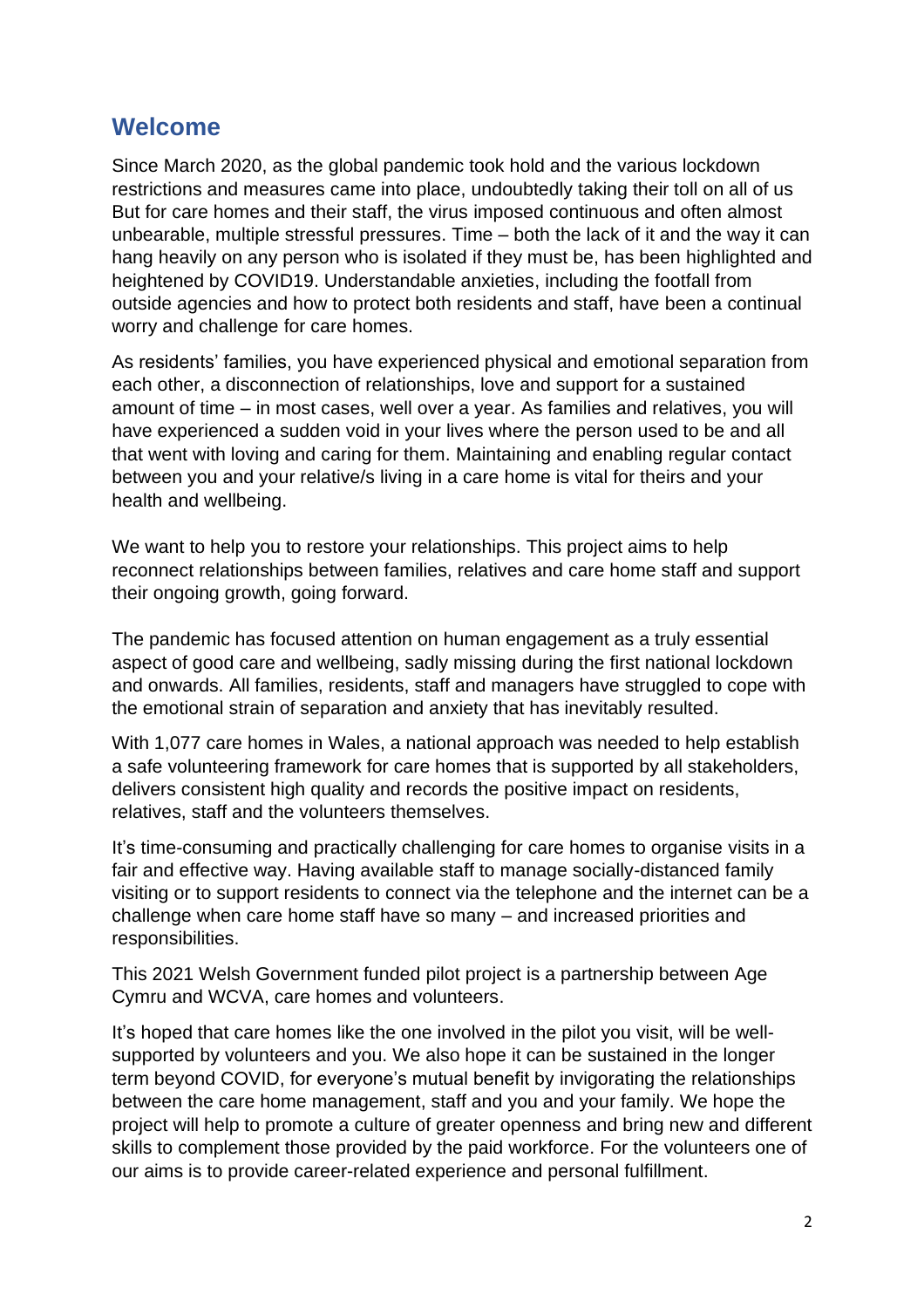Thank you for supporting this Age Cymru Volunteering in Care Homes Pilot Project – which, without you, couldn't happen. The home your loved one lives in has a vital role to play. The volunteers are providing a real opportunity to make a positive difference to the people who live, work in and visit your care home. We look forward to gathering your feedback, which is an essential part of the initiative.

If you require any further information, please contact:

Zoe Newland, Volunteer Support Officer [Carehomevolunteer@agecymru.org.uk](mailto:Carehomevolunteer@agecymru.org.uk)

Suzy Webster, Care Home Network Manager [Suzy.webster@agecymru.org.uk](mailto:Suzy.webster@agecymru.org.uk)

Sarah Reed, Dementia Specialist Sarah.reed@manyhappyreturns.org

| <b>Location</b> | <b>Care Home</b>                  |
|-----------------|-----------------------------------|
| Aberdare        | <b>Ysguborwen Care Home</b>       |
|                 | Ysguborwen                        |
|                 | Aberdare                          |
|                 | <b>RCT</b>                        |
|                 | <b>CF44 0AX</b>                   |
|                 |                                   |
| Anglesey        | <b>Glan Rhos Nursing Home</b>     |
|                 | <b>Glan Rhos</b>                  |
|                 | <b>Brynsiencyn</b>                |
|                 | Llanfairpwllgwngyll               |
|                 | Isle of Anglesey                  |
|                 | <b>LL61 6TZ</b>                   |
|                 |                                   |
| Cardiff         | <b>Llys Cyncoed</b>               |
|                 | 127 Cyncoed Road                  |
|                 | Cardiff                           |
|                 | <b>CF23 6AF</b>                   |
|                 |                                   |
| <b>Neath</b>    | <b>Plas Bryn Rhosyn Care Home</b> |
|                 | <b>Heol Illtyd</b>                |
|                 | <b>Neath</b>                      |
|                 | <b>Neath Port Talbot</b>          |
|                 | <b>SA107SE</b>                    |
|                 |                                   |
| Newport         | <b>Capel Grange Care Home</b>     |
|                 | <b>Capel Crescent</b>             |
|                 | Newport                           |
|                 | Gwent                             |
|                 | <b>NP20 2FG</b>                   |
|                 |                                   |

# **Pilot project locations and participating care homes**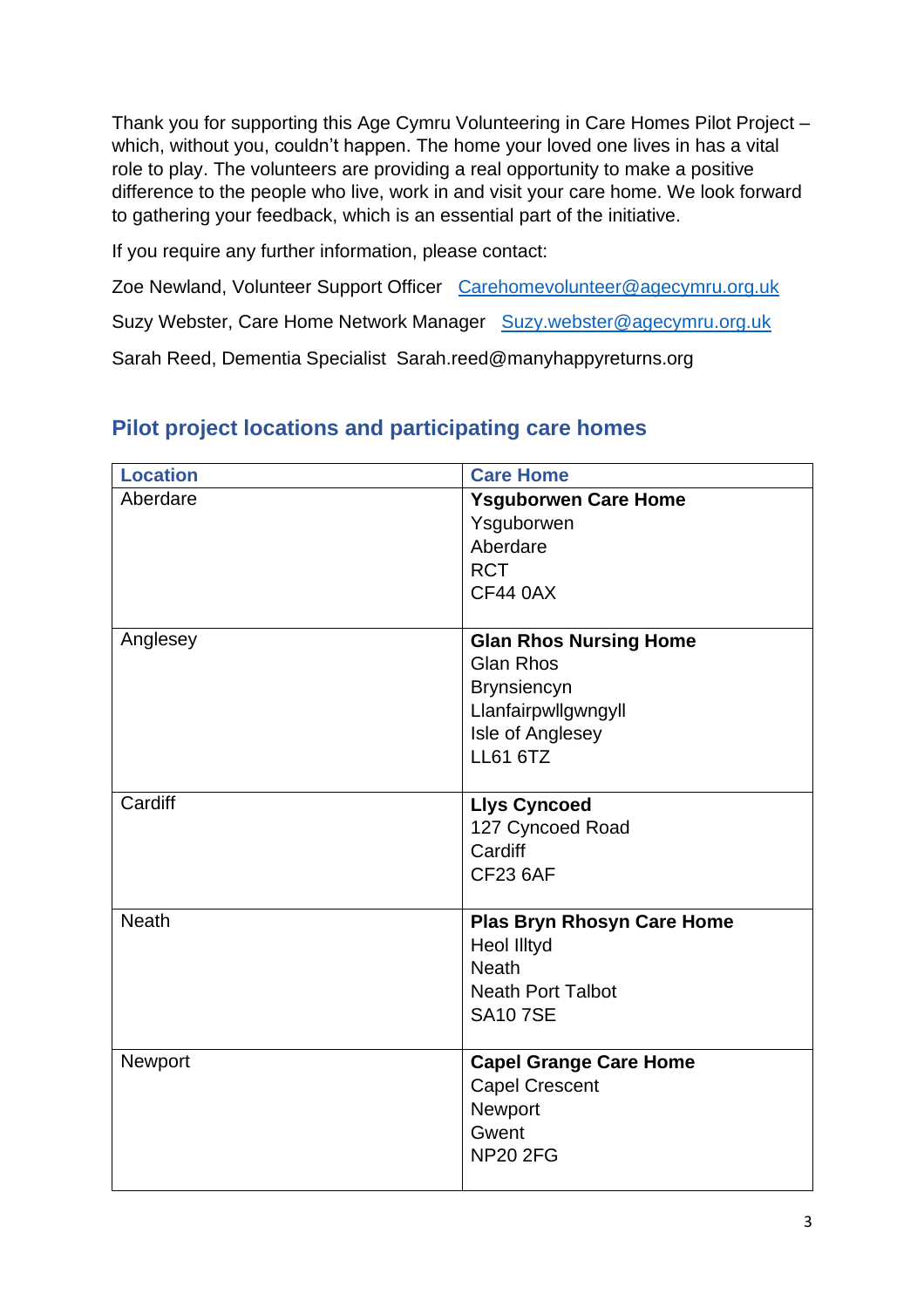| Powys       | <b>St. Nicholas House Ltd Care Home</b><br><b>Church Stoke</b><br>Montgomery<br>Powys<br><b>SY15 6AF</b> |
|-------------|----------------------------------------------------------------------------------------------------------|
|             |                                                                                                          |
| Port Talbot | <b>Llys y Seren</b>                                                                                      |
|             | Moor Road                                                                                                |
|             | Aberavon                                                                                                 |
|             | Port Talbot                                                                                              |
|             | <b>SA127BJ</b>                                                                                           |
|             |                                                                                                          |
| Port Talbot | <b>Ty Nant</b>                                                                                           |
|             | <b>Tynant Lane</b>                                                                                       |
|             | Cymmer                                                                                                   |
|             | Port Talbot                                                                                              |
|             | <b>SA13 3NR</b>                                                                                          |
|             |                                                                                                          |

## **The role of volunteers and what they are doing:**

- Meeting and greeting you /your family and other visitors as a representative of the home and its staff
- Guiding you and other visitors to any facilities, if needed
- Wearing simple safety PPE, training for which and relevant safeguarding is being provided by the care home
- Assisting you with LFTs, where applicable / if necessary
- Checking LFT results on NHS phone Apps, where applicable
- Filling in details of all visiting guests for the Track and Trace log, where applicable
- Knowing where the visiting area/s are and how to get to them
- Guiding you through the home to the garden, pod or room, as appropriate
- Developing relationships with you and other regular visitors
- Logging basic admin information for the care home
- Completing a simple record for each visit for reference

## **The profile of volunteers**

We've sought volunteers who are personable, friendly, well organised, responsible and capable of representing a warm welcome.

The project offers them opportunities to gain a greater understanding of how care homes work and insights into some of the stresses that families and friends cope with. It is hoped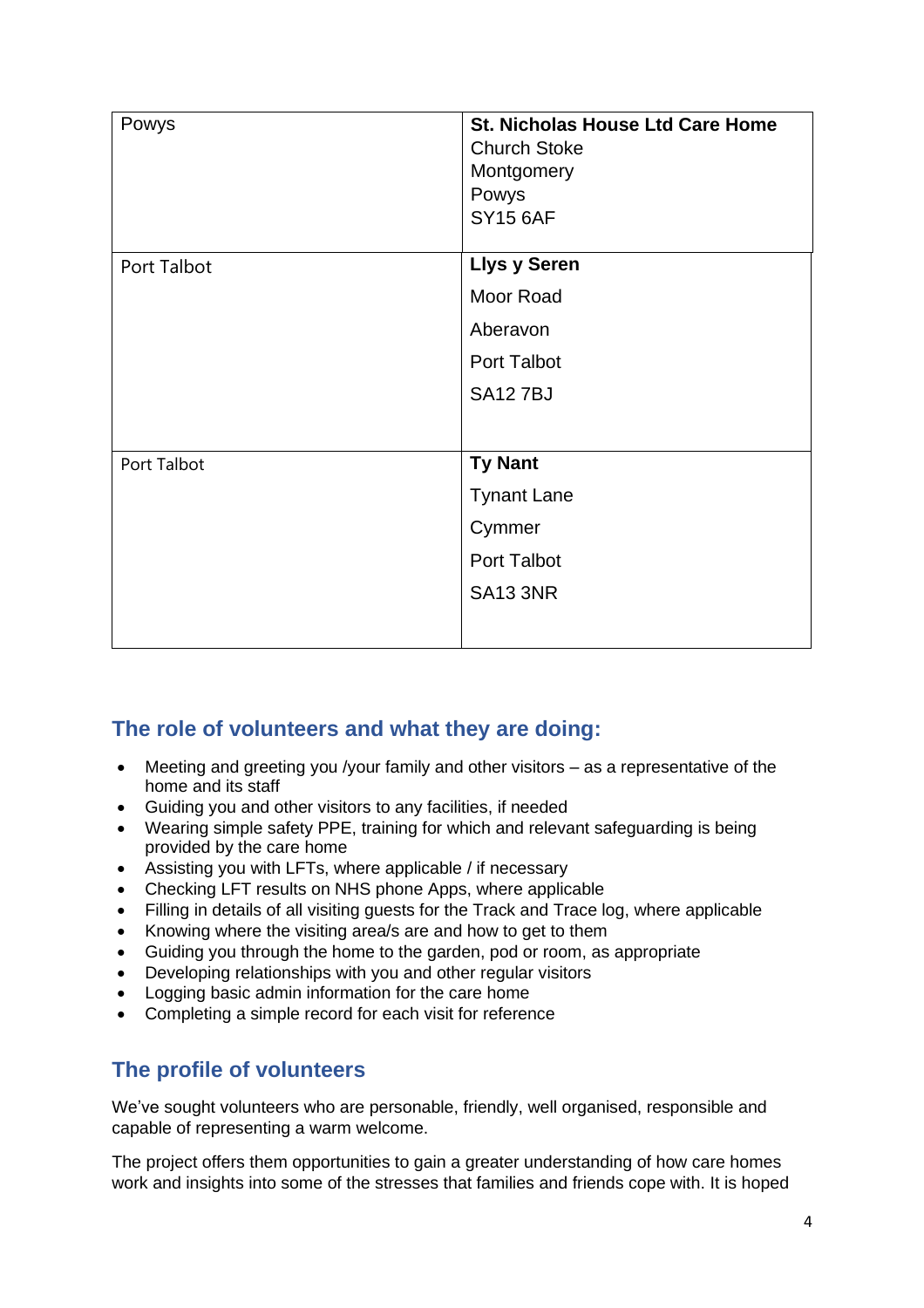that they will contribute to the life of the home, acquiring and learning new social and communication skills, while developing their empathic skills, for mutual benefit.

## **Establishing a routine for visits**

Volunteers have been asked to

- 1. try to take responsibility for keeping themselves well-organised
- 2. make sure they know their way around the home
- 3. ensure that they are fluent in all the necessary information that you might require
- 4. be aware of any parking issues
- 5. take ownership. They are asked to greet all visitors warmly as though you are their own guests. As a regular visitor, we ask volunteers to take an interest in you and your lives, in order to develop relationships with you
- 6. ensure that they take any information provided from the LFTs correctly (where applicable)
- 7. fill in any necessary paperwork neatly so that the care home can use it if necessary
- 8. be aware of and sensitive to other things that might be going on at the home
- 9. remember that if wearing a mask, it helps to smile broadly and speak slowly and clearly
- 10. end visits by encouraging your feedback about your visit. We want to gather as much information from you as you are prepared to share.

#### **What we have told the care homes**

Broadly speaking, ideally, we would like the project volunteers to become a regular extension of their team. We have stressed the importance of staff at the home knowing about the care home's involvement in the pilot project, to ensure that they are able to welcome the volunteers and understand their part in it.

### **Please remember that our volunteers may need a little understanding**

Many of the volunteers will know little or nothing about care homes or the way they work. They may have had little or no contact with anyone living with dementia. They may have had limited knowledge or experience of older people and their needs. The volunteers have been alerted to the fact that they may find some experiences distressing. Your re-assurance for them, if required, is vital if we are to maintain their interest, commitment and resilience.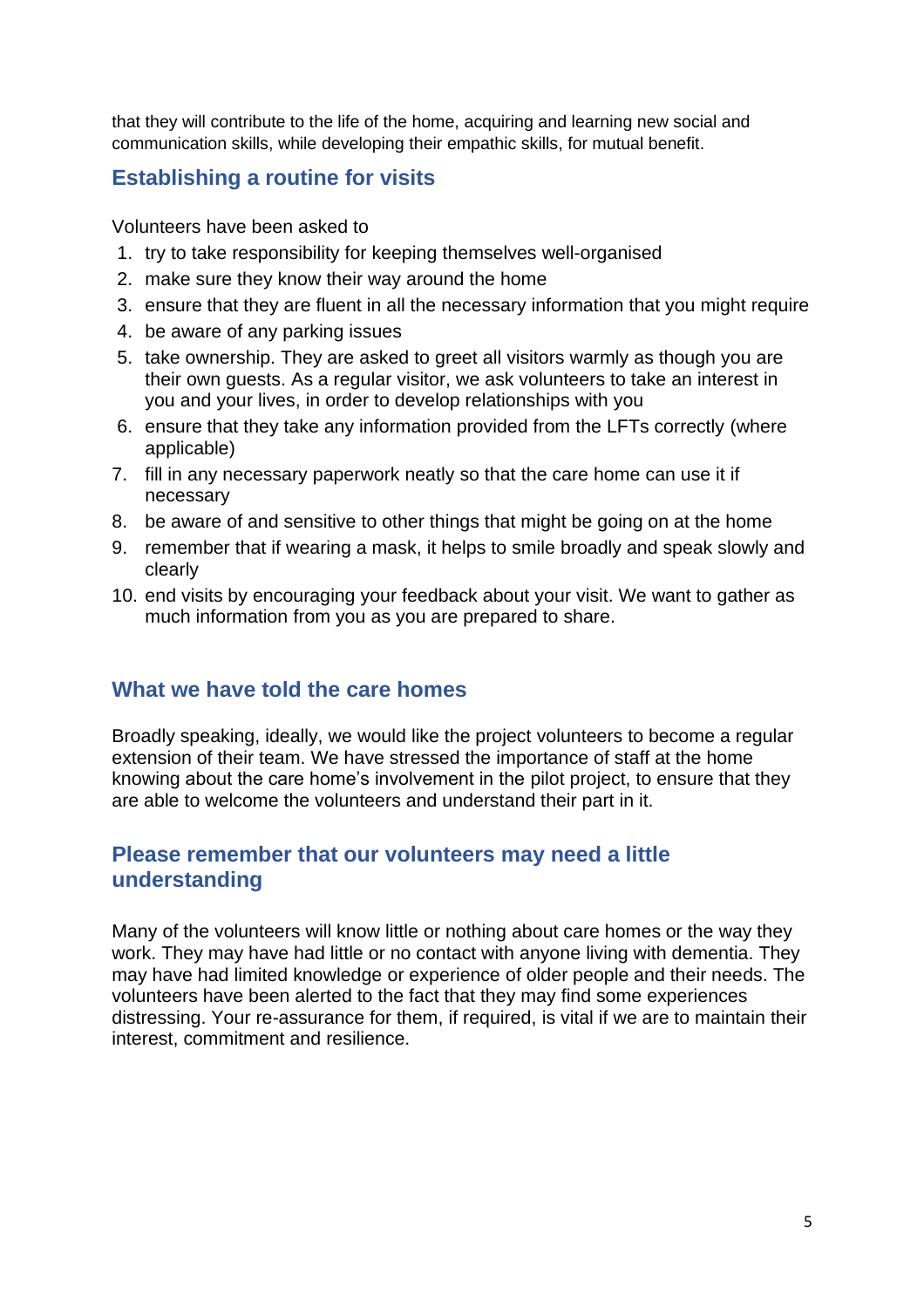## **Check-ins with the Project Leads**

We will check in with the volunteers and care homes on a regular basis, to learn about the progress of the initiative and its impact on the home, the staff, the residents and you. We welcome your feedback if you would like to share, as it is a vital tool to move this project forward.

#### **Communicating with volunteers**

We are committed to the success of this project and have spent considerable time recruiting suitable volunteers, so we are keen to retain their engagement and enthusiasm for as long as possible! We will be monitoring the project through feedback sessions with them.

We recognise the possibility that during this time of COVID, volunteers may stay in their roles for shorter periods of time than in the past. We want to celebrate whatever time/talents they provide and hope you will be able to do the same.



#### **Communication for volunteers with residents and families**

A care home 'team' can be likened to a six-point star, representing everyone who is part of it. Being the most important, residents are at the centre of everything, surrounded by their needs (quality of life, wellbeing and meaningful engagement).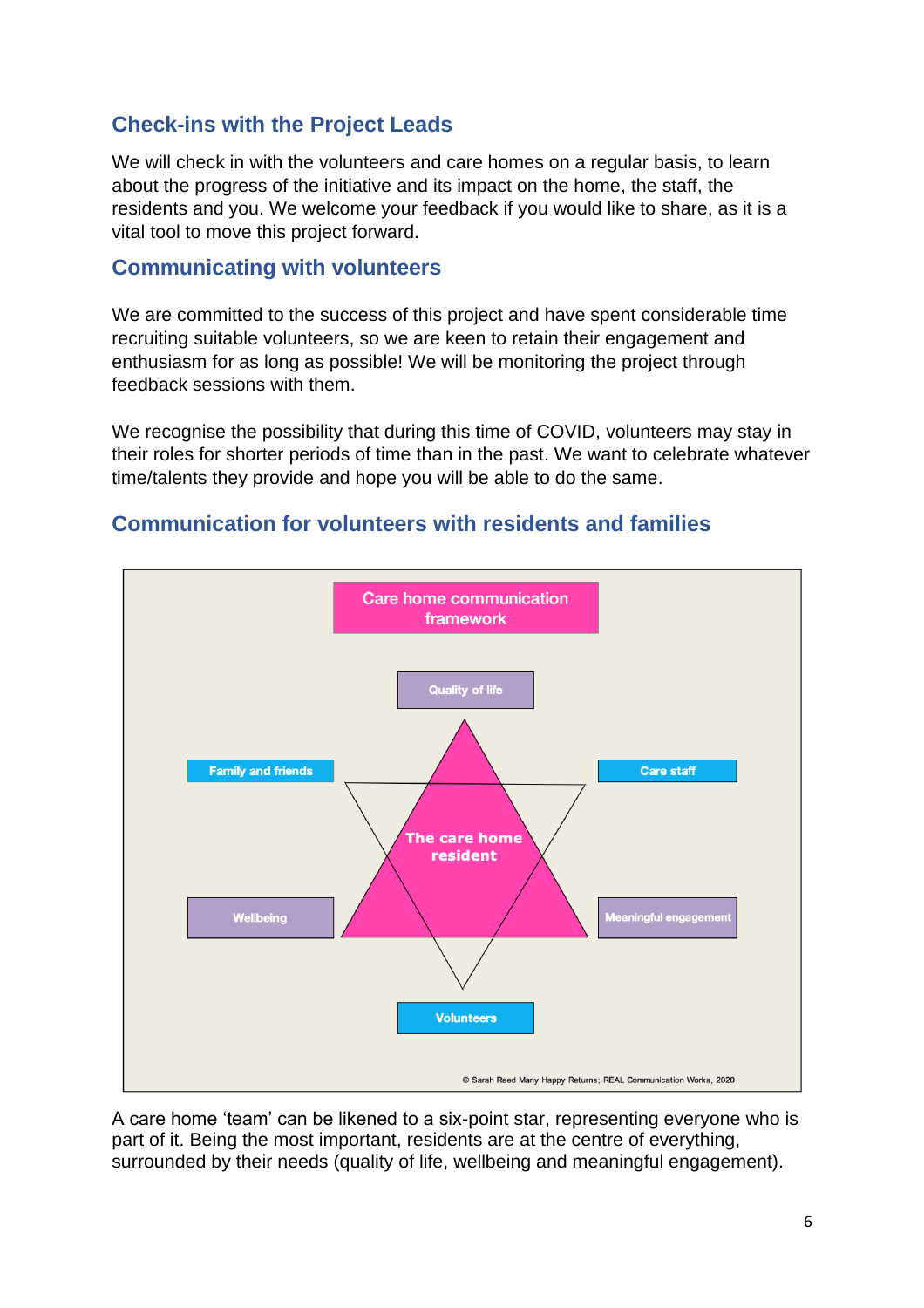and those who contribute to that lived experience: staff, families and friends – and now, volunteers.

During the pilot, volunteers are very likely to encounter people living with dementia. In the induction and guidance, we have highlighted that dementia is a complex health problem – that a person with dementia may display a number of symptoms that have affected their memory, perception, behaviour, language and personality.

We have stressed the importance of relationships in the wellbeing of any person and those living with dementia – as well as those caring for them and their families. Volunteers have received preliminary guidance on connecting and communicating well with a person with dementia, including sensory approaches.

However, some volunteers will have little or no experience of the relationships between care staff and residents, nor the sometimes complex relationships for families of residents living in the care home. It's likely that few volunteers will have ever been inside a care home and of course, none will have been into one during COVID19. We want them to really enjoy their time in this project.

It's important to recognise that they may find certain aspects of their volunteering experiences unnerving or troubling. We know well how dementia can affect a person's behaviour, but volunteers, especially those who are younger, might be less aware of it and how it impacts a person. The participating care homes will be sensitive to this intergenerational issue and provide reassurance to help promote the success of the project.

# **Age Cymru – Ambition**

The agenda for Age Cymru is broad, but to ensure we maximise the impact of our efforts we will be focussed. We have identified four goals to encompass the change we will drive to create an age friendly Wales.

#### 1. **Rights and participation**

In an age friendly Wales we have the information and support we need to feel empowered to exercise our rights and to participate in all areas of society.

#### 2. **Community**

We have meaningful and purposeful relationships; the transport we need to get out and about and we can live without environmental or social barriers preventing our inclusion.

#### 3. **Well-being**

We have access to the care and support we need to for our wellbeing and to age as actively as we are able.

4. **Financial inclusion** We have enough money to meet our needs and have a good quality of life.